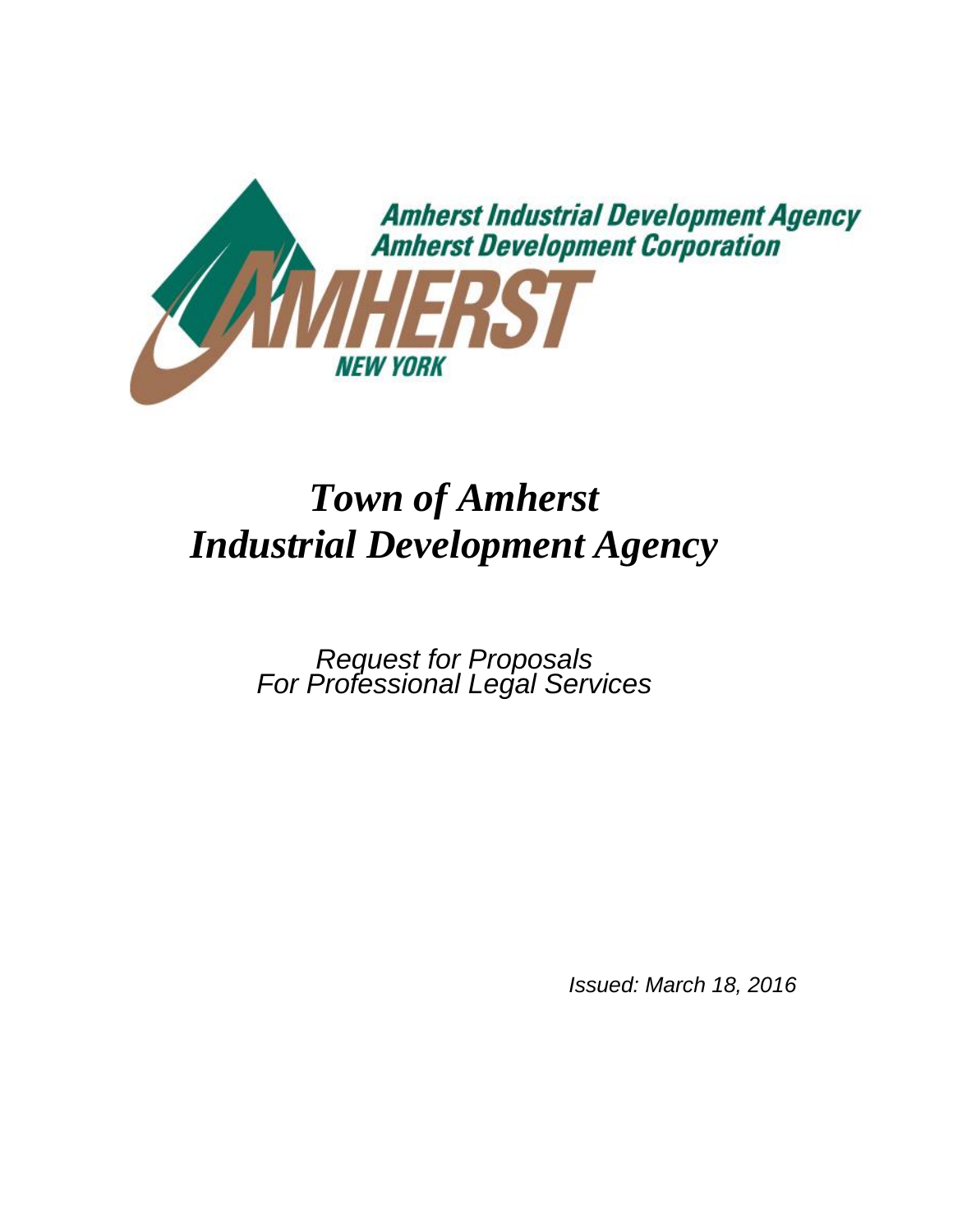The purpose of this Request for Proposal ("RFP") is to identify suitable attorney(s) to act on behalf of the Town of Amherst Industrial Development Agency ("AIDA") and its affiliate, the Amherst Development Corporation ("ADC".) The AIDA is the leading entity for this RFP. This is in connection with specific legal issues that may arise from time to time including, but not limited to, 1) acting as the AIDA General Counsel; 2) Transaction Counsel; 3) Parliamentarian; 4) conflict work, and 5) municipal law issues generally.

In order to respond, you must be an individual licensed attorney admitted to practice law in New York State.

#### **INSTRUCTIONS**

Three (3) paper copies of your response to this RFP and request for information contained herein should be submitted to the offices of the Amherst Industrial Development Agency **no later than April 6, 2016 by 4:30 pm local time** at the following address:

> Amherst Industrial Development Agency 4287 Main Street Amherst, NY 14226

Packages must be marked: **PROPOSAL - FOR LEGAL SERVICES**. Late proposals will not be accepted and will be marked "LATE" and returned unopened.

The responses must contain a manual original signature of the attorney on a letter of transmittal.

We request that an electronic version of your RFP response also be provided to the AIDA via email addressed to dmingoia@amherstida.com. A PDF is preferred. If emailed, the date of the receipt of the paper copies of the RFP response still must be in before the required date/time of receipt.

#### **ADDITIONAL INFORMATION**

It is the responsibility of the respondent to inquire about and clarify any aspect of the RFP that is not understood **no later than 4:00 p.m. on March 30, 2016.** Written questions and requests for clarification should be directed to the Executive Director of the AIDA, James Allen, 4287 Main Street, Amherst, NY 14226.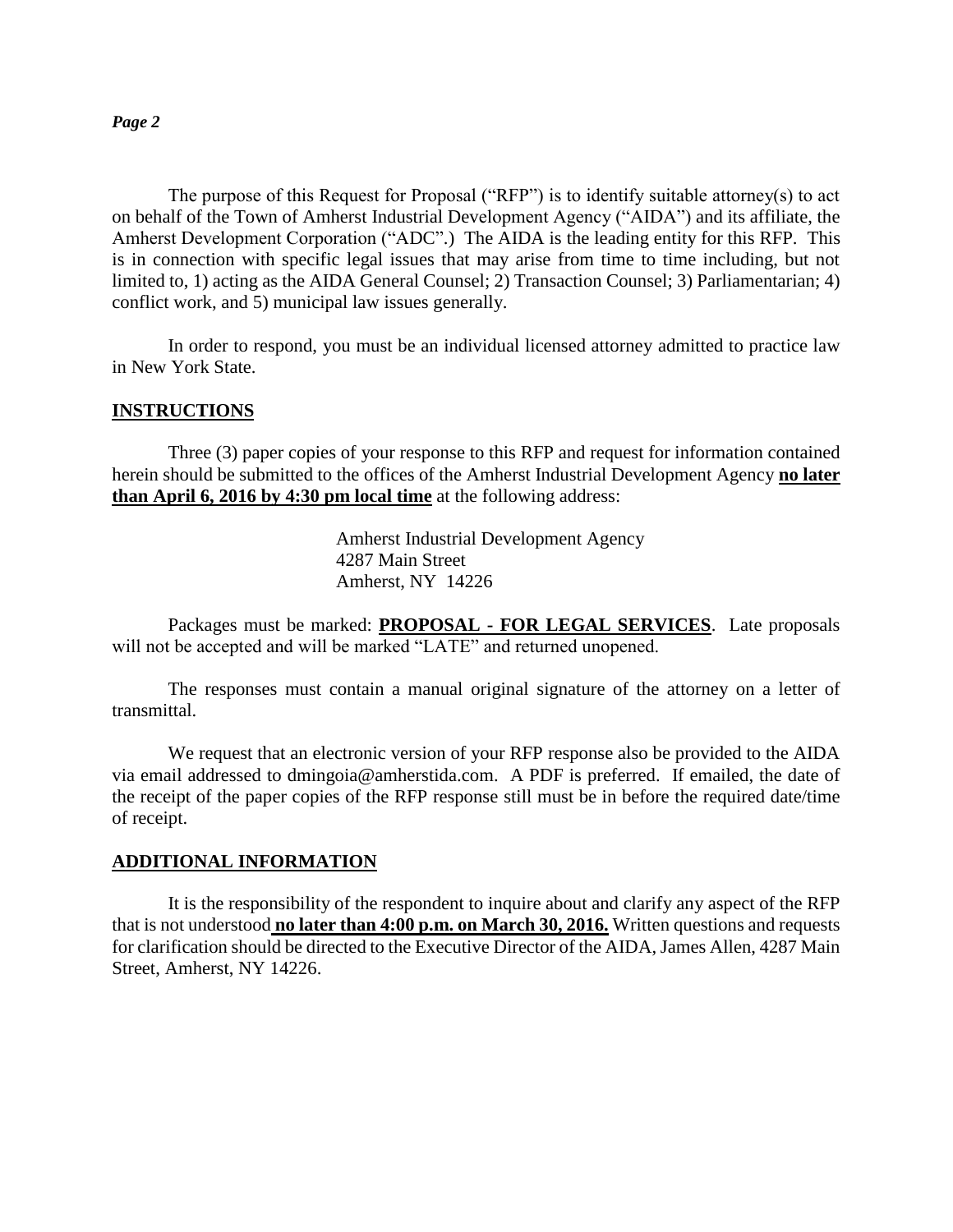## **SCHEDULE**

The AIDA expects to select an attorney to perform legal services as necessary within a reasonable time following the submission deadline. In-person interviews may be necessary, but the AIDA reserves the right to conduct telephone interviews and make such inquiries as the AIDA determines to be appropriate.

# **GENERAL TERMS AND CONDITIONS**

Responses should be prepared simply and economically, and should provide straightforward and concise responses which satisfy the requirements of this RFP. Emphasis should be placed on completeness and clarity of content.

The successful bidder(s) will be required to execute a contract in a form acceptable to the AIDA. The term of the contract will be for one year, renewable at the discretion of the AIDA up to three times for a possible total of four (4) years. The AIDA, at its sole discretion, may terminate the contract at any time.

Submission of a response indicates acceptance by the firm of the conditions contained in this Request for Proposal, unless clearly and specifically noted in the proposal submitted and confirmed in the contract between the AIDA and the firm selected.

This RFP does not commit the AIDA to negotiate a contract, nor does it obligate the AIDA to pay for any costs incurred in preparation and submission of proposals or costs incurred prior to entering into a formal contract.

# **PROPOSED SERVICES**

#### **General Counsel and Parliamentarian**

As General Counsel, the successful bidder may be called upon to provide legal counsel and other advice on the following topics:

- 1. Provide legal counsel and advice on compliance with the rules and regulations governing: IDA tax incentive products, historic tax credits, local development corporations, increment financing and other economic development partners and programs.
- 2. Provide counsel and support to the AIDA/ADC staff when they consult with prospective AIDA/ADC clients about possible deal structures, eligibility issues and other related matters.
- 3. Serve as AIDA/ADC counsel in connection with the negotiation and documentation of AIDA/ADC projects.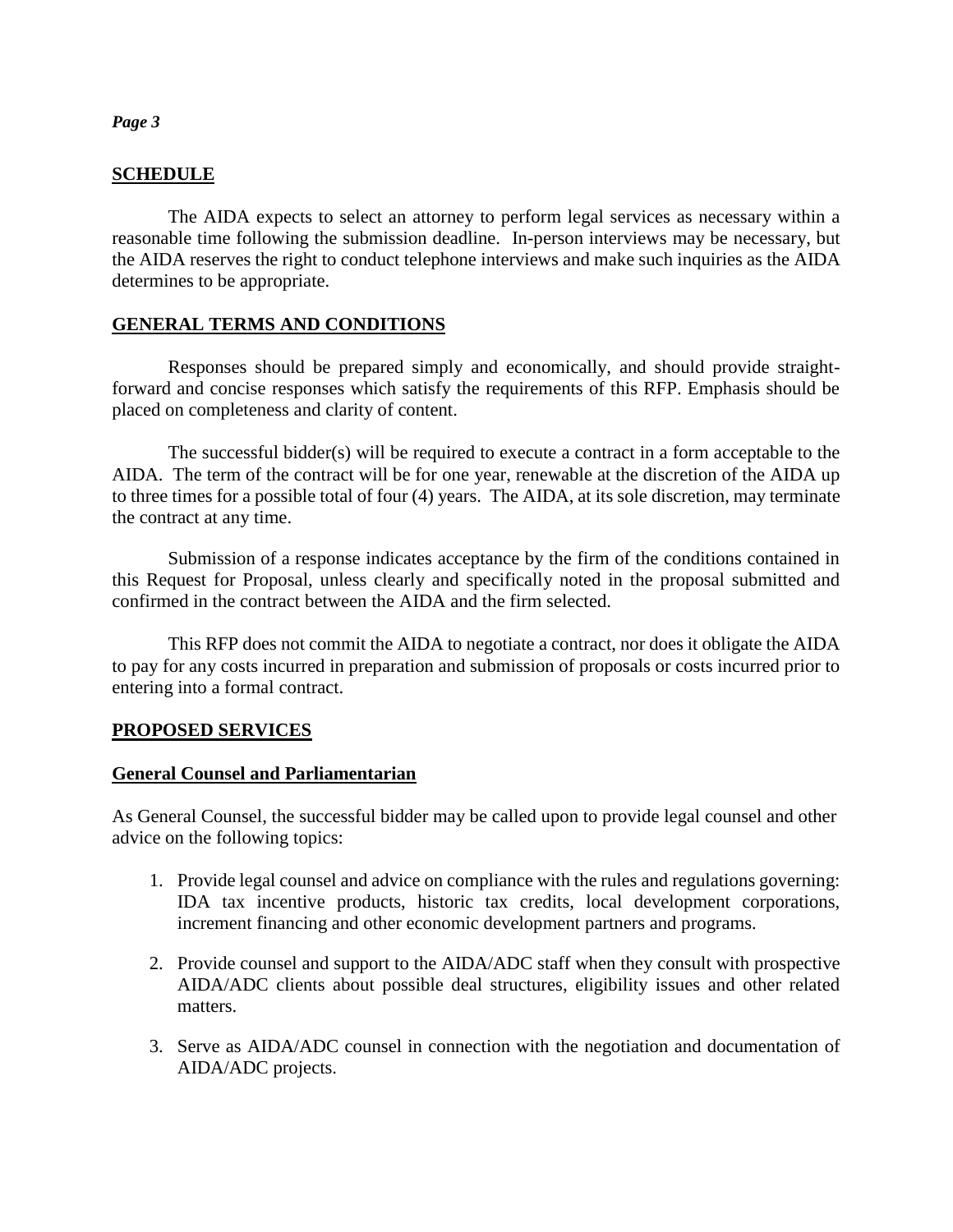- 4. Minimize AIDA's/ADC's exposure when it provides tax incentives, loans and investments and acts as the pass-through recipient of grant funding.
- 5. Work with the AIDA's/ADC's Bond Counsel;
- 6. Proactively advise the AIDA/ADC in all corporate matters with respect to case law, statutes and regulations pertinent to the Agency and its operations;
- 7. Proactively provide legal counsel and advice on compliance with various Federal and State laws and regulations, including the New York State Public Authorities Accountability Act (PAAA) and related best practices.
- 8. If applicable, transition outstanding legal matters from the current General Counsel.
- 9. As Parliamentarian, attend AIDA/ADC Board meetings and, on occasion, committee meetings to provide guidance to Board members on proper procedures of meetings.

#### **Transaction Counsel**

- 1. Prepare Resolutions on Projects and Other Matters voted on by the AIDA and ADC Board of Directors.
- 2. Prepare all documentation required to successfully execute and deliver AIDA and ADC approved projects, not limited to executed Lease Agreements with successful applicants.
- 3. Successfully remit properties to project beneficiaries once AIDA or ADC benefits expire.

#### **Historical Data**

The AIDA averages about ten (10) real estate closings in a calendar year.

The AIDA holds about ten (10) full board meetings annually, with about fifteen (15) committee meetings annually for a total of twenty-five (25) meetings that it may require its attorney to attend.

#### **PUBLIC RECORDS**

Proposals submitted under this request for proposal are subject to public disclosure under the New York State Freedom of Information Law. If bidders do not want certain proprietary data disclosed for any purpose other than for evaluating the proposal, the bidder must identify the reason for the restriction and the pages of the proposal which they wish to have restricted, if allowed by law.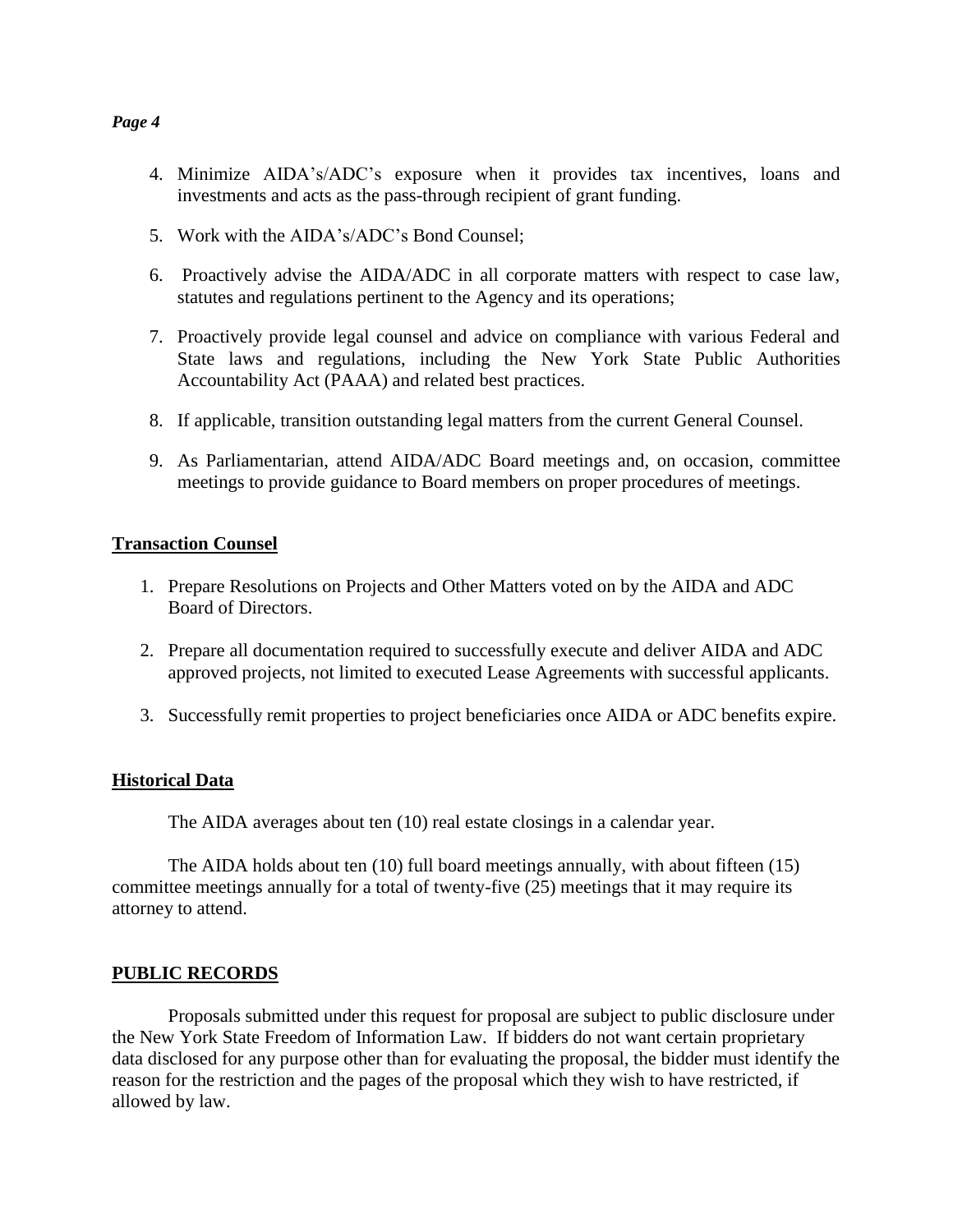#### **REVIEW PROCESS**

#### **A. Initial Review of Proposals**

A Selection Committee comprised of AIDA staff members and Board of Directors will initially evaluate each firm's proposal. Proposals that do not meet the following minimum requirements and those which are not responsive or not responsible (which includes, but is not limited to, the bidder's qualifications, financial stability, legal authority, integrity and performance) will not be given further consideration.

#### **Minimum Requirements:**

- 1. Submission of complete response by due date/time.
- 2. Firm authorized to do business in New York State.
- 3. References provided.

The Selection Committee will then select the proposals which are most advantageous to the AIDA. The AIDA reserves the right to modify the scoring criteria and weighting at its discretion.

#### **B. Interviews / Reference Checks**

Based on the results of the initial review, the Selection Committee, at their discretion, may request a short list of firms to attend interviews and/or contact firm references. Presentations will provide firms with an opportunity to answer any questions that the Selection Committee may have on a firm's proposal. When discussions and negotiations are concluded, the AIDA may request revised proposals and/or best and final offers from the short-list of firms.

#### **C. Final Review of Proposals**

The Selection Committee will then re-evaluate and re-score the short list of firms.

#### **D. Final Selection**

The Selection Committee will recommend that the firm(s) with the highest overall scores will be awarded the applicable contracts. The recommendations must be approved by the AIDA Board prior to the execution of a contract. It is anticipated that a winning applicant will be selected and notified by May 6, 2016.

#### **E. Right to Reject Proposals**

The AIDA reserves the right without prejudice to reject any or all proposals and to waive any informalities therein or in the selection process.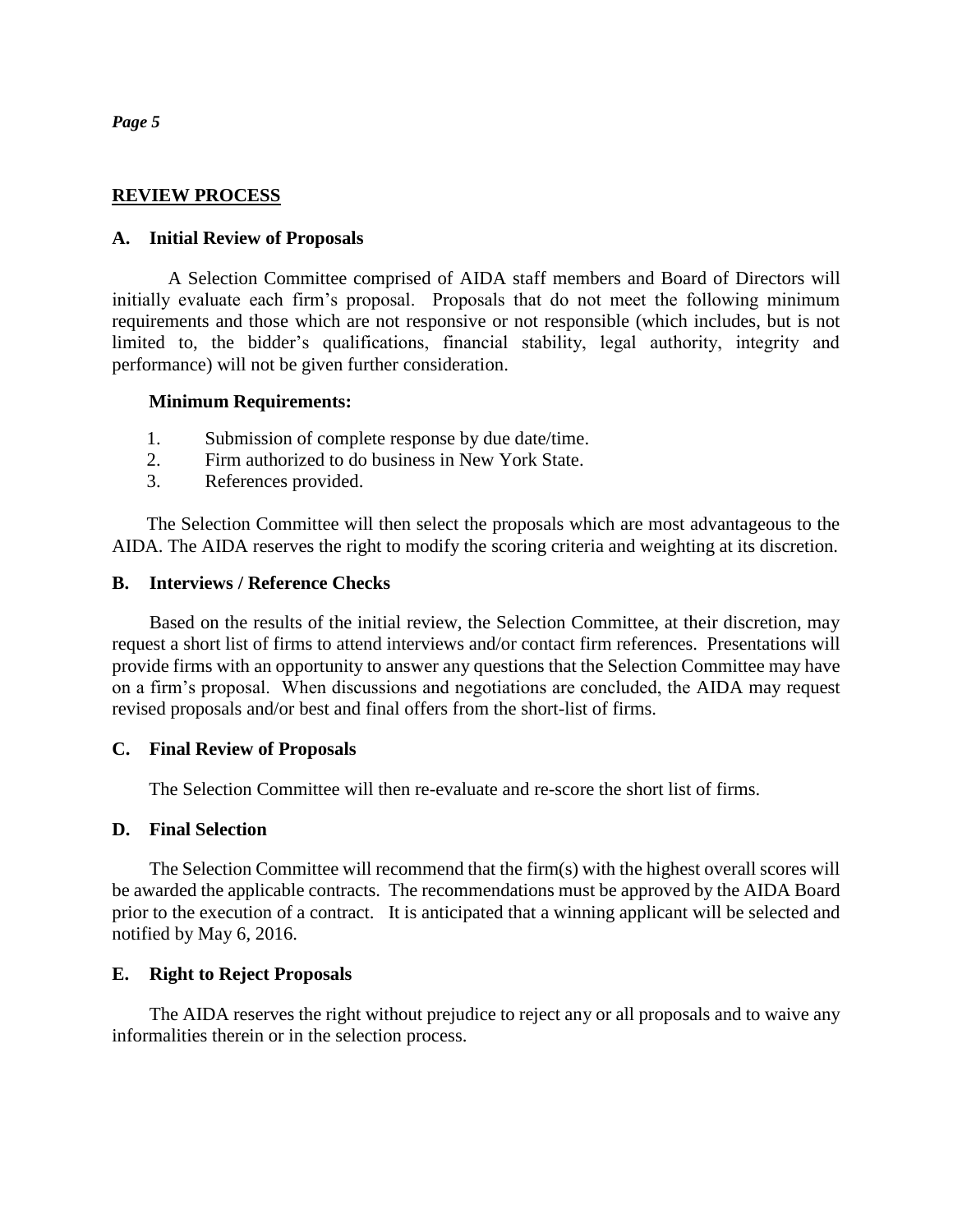#### **ACCEPTANCE/REJECTION**

The AIDA reserves the right to accept or to reject any or all of the proposal(s) and to select the proposal(s) which, in the opinion of the AIDA, will be in the AIDA's best interest. The AIDA also reserves the right to reject the response of any respondent who has previously failed in the proper performance of an agreement with the AIDA. The AIDA specifically may choose other than the lowest cost proposal in order to provide the requisite experience and background which are deemed to be most appropriate for the AIDA relative to the delivery of legal services. However, cost is a significant criteria in awarding legal work to be performed on behalf of the AIDA.

THE ISSUANCE OF THIS RFP CONSTITUTES ONLY AN INVITATION TO PRESENT PROPOSALS. THE AIDA AND THE SELECTION COMMITTEE RESERVE THE RIGHT TO DETERMINE, IN THEIR SOLE DISCRETION, WHETHER ANY ASPECT OF THE PROPOSAL SATISFACTORILY MEETS THE CRITERIA ESTABLISHED IN THE RFP. THE AIDA AND SELECTION COMMITTEE RESERVE THE RIGHT TO SEEK ADDITIONAL INFORMATION AND/OR CLARIFICATION FROM ANY RESPONDENT, THE RIGHT TO NEGOTIATE WITH ANY RESPONDENT SUBMITTING A RESPONSE, AND THE RIGHT TO REJECT ANY OR ALL RESPONSES, WITH OR WITHOUT CAUSE. IN THE EVENT THAT THE RFP IS REJECTED BY THE AIDA FOR ANY REASON, INCLUDING, BUT NOT LIMITED TO, THE FAILURE TO OCCUR OF ANY OF THOSE THINGS OR EVENTS SET FORTH HEREIN, THE AIDA SHALL HAVE NO LIABILITY TO ANY RESPONDENT FOR ANY COSTS OR EXPENSES INCURRED IN CONNECTION WITH THIS RFP OR OTHERWISE.

#### **PROPOSAL REQUIREMENTS**

I. Qualifications - The AIDA intends to engage person(s)/firm(s) that possesses the professional, financial and administrative capabilities to provide the proposed services.

II. Transmittal Letter - Each response should be accompanied by a letter of transmittal not exceeding three (3) pages which summarizes key points of the response and which is signed by the applying attorney.

#### III. Questions - **For each area bidding on (General Counsel, Parliamentarian, Transaction Counsel) please provide the following:**

i. Firm's Similar Clients/Client Service - List the firm's most significant clients serviced within the last five (5) years that are similar to the AIDA and its affiliated economic development corporation, ADC. Indicate the primary office and personnel that serviced these clients. Also, describe if the firm has any programs, policies or measures in place to ensure timely responses and client satisfaction.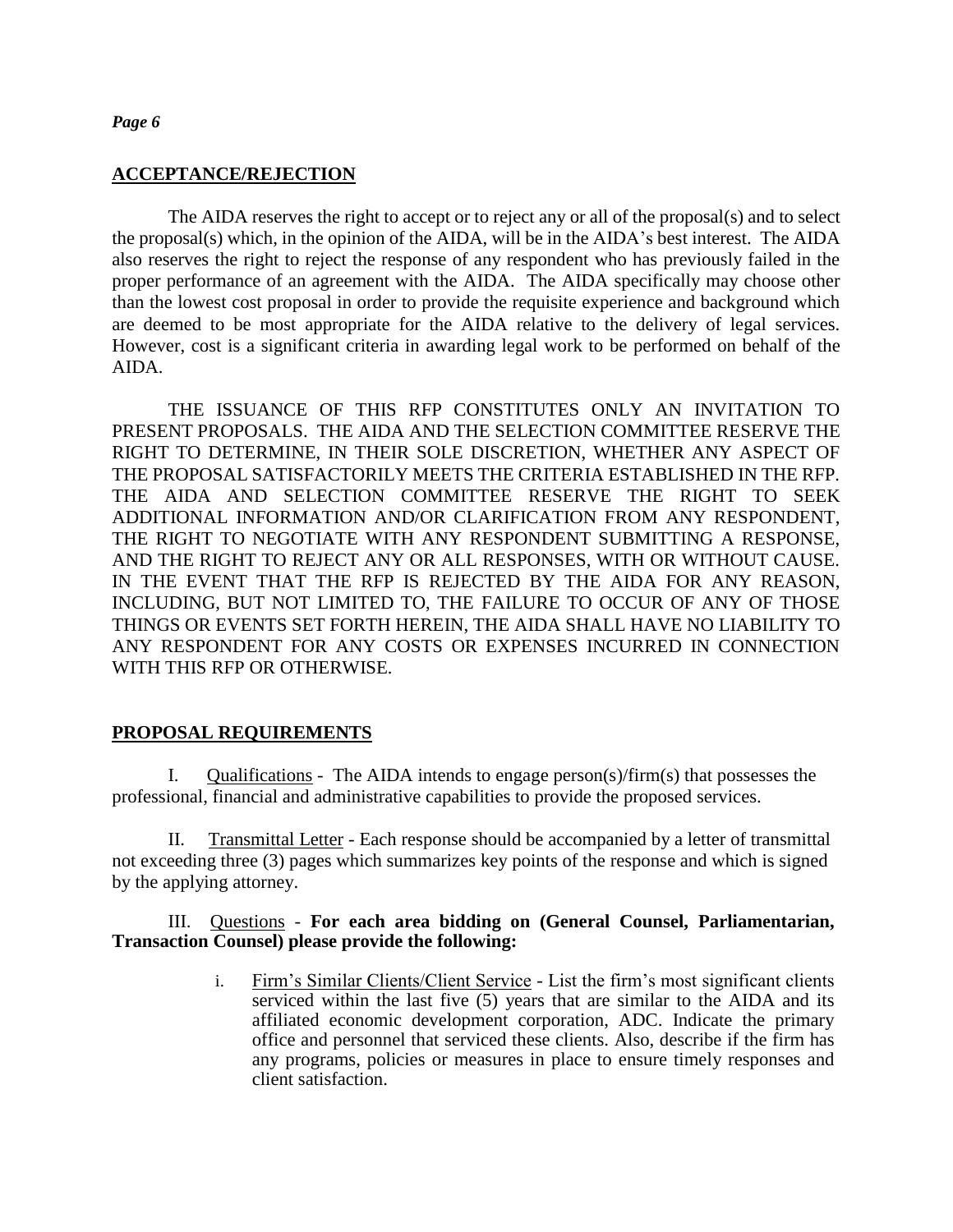- ii. Firm's Structure: Describe the firm's head office location and the number and size of its local/regional office(s) and length of time in business.
- iii. Firm's Bench Strength: Indicate the breadth and depth of the firm's specialized resources to handle unique legal matters. Identify the firm's alliances or affiliations with other firms or organizations to share knowledge and resources. Please attach biographies of attorneys not identified in 1 above.
- iv. Conflict of Interest: Provide a description of (i) any material arrangements, relationships or other employment that the firm or any firm employee has with any persons or entities that may create a conflict of interest or the appearance of a conflict of interest in acting on behalf of the AIDA, (ii) any family relationship that any employee of the firm has with any AIDA public servant that may create a conflict of interest or the appearance of a conflict of interest in acting on behalf of the AIDA, and (iii) any other matter that the firm believes may create a conflict of interest or the appearance of a conflict of interest in acting on behalf of the AIDA. Please describe any procedures the firm either has, or would adopt, to assure the AIDA that a conflict of interest would either not exist or not be a significant problem for the firm or AIDA.

IV. Compensation - Please set forth the attorney's fee schedule per the COST STRUCTURE listed below and describe how time is to be billed (i.e., to the nearest tenth of an hour, quarter of an hour, half hour, etc. If more than one person from a firm is expected to work on behalf of legal matters described herein, identify those attorneys or paralegals by individual name, type of AIDA legal matters they would work on, and their billing rate. Identify when the attorney was admitted to practice in the state of New York, their ownership status in the law firm, and how long so-designated at the firm. If a paralegal, please set forth the number of years of experience the paralegal has in New York practice.

#### COST STRUCTURE

## **Bidders may bid on the position of 1) General Counsel and Parliamentarian or 2) Transaction Counsel or both.**

#### General Counsel and Parliamentarian

- 1. List the hourly rate to attend meetings
- 2. List the hourly rate to perform Parliamentarian functions, if a separate person will perform this task
- 3. List the hourly rate to perform all other General Counsel functions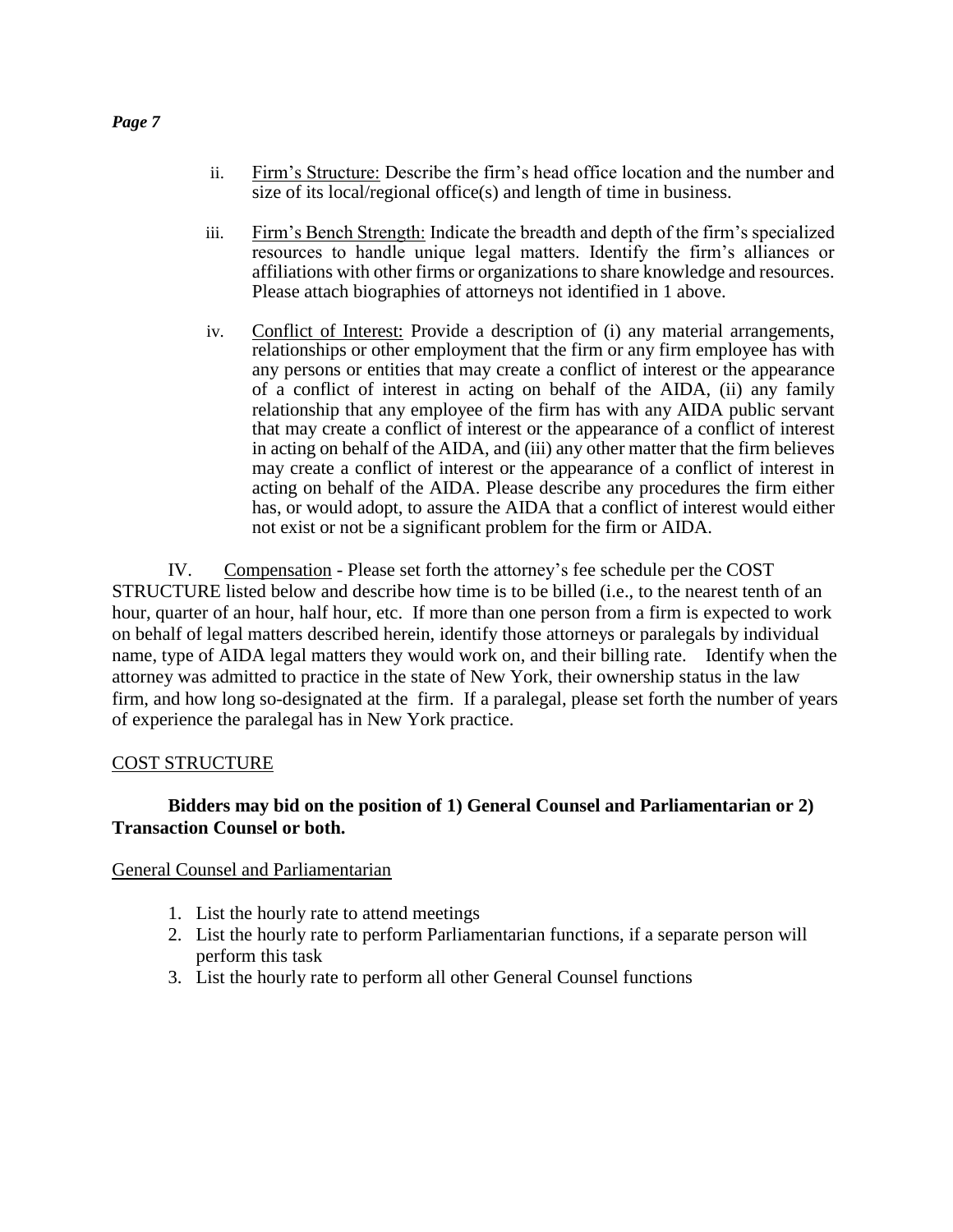#### Transaction Counsel

List the hourly rate and/or fee schedule to perform Transaction Counsel functions

V. Expenses and Costs: Any additional costs or fees should be listed in the RFP.

VI. Pricing and Fees – Expenses and Costs listed in your proposal shall be in effect for ninety (90) days from the date of final submission for the purposes of this RFP.

VII. Insurance - The bidder agrees to procure and maintain, for the term of the Contract, insurance with insurance companies authorized to do business in New York State. Please provide your anticipated insurance coverage for this contract and indicate your agreement to add the AIDA to the policy for the term of the contract.

VIII. References - Provide the names and contact information of client references. Ideally, these references should be for clients similar to the AIDA and have worked with some or all of the key attorneys identified for this RFP.

- General Counsel and Parliamentarian bidders: Provide up to five (5) references
- Transaction Counsel bidders: Provide up to three (5) references

Firms should indicate whether the firm, or any of its Partners, Associates or employees, or anyone acting on its behalf in the last five (5) years, has:

- 1. Ever been convicted of any crime or offense arising directly or indirectly from the conduct of the firm's business, or whether any of the firm's Partners, Associates, employees, or persons exercising substantial policy discretion has ever been convicted of any crime or offense involving financial misconduct or fraud, and, if so, a detailed description of any such convictions and surrounding circumstances.
- 2. Ever been indicted or otherwise charged in connection with any criminal matter arising directly or indirectly from the conduct of the firm's business, and, if so, please describe any such indictments, charges, dispositions and surrounding circumstances in detail.
- 3. Ever been subject to any disciplinary proceeding arising directly or indirectly from the conduct of the firm's business and, if so, please describe any such charges, dispositions and surrounding circumstances in detail.
- 4. Ever received an adverse determination with respect to actions, proceedings, claims or complaints concerning violations of Federal, State or local equal employment opportunity or pay equity laws or regulations, and, if so, please describe any such adverse determinations in detail.